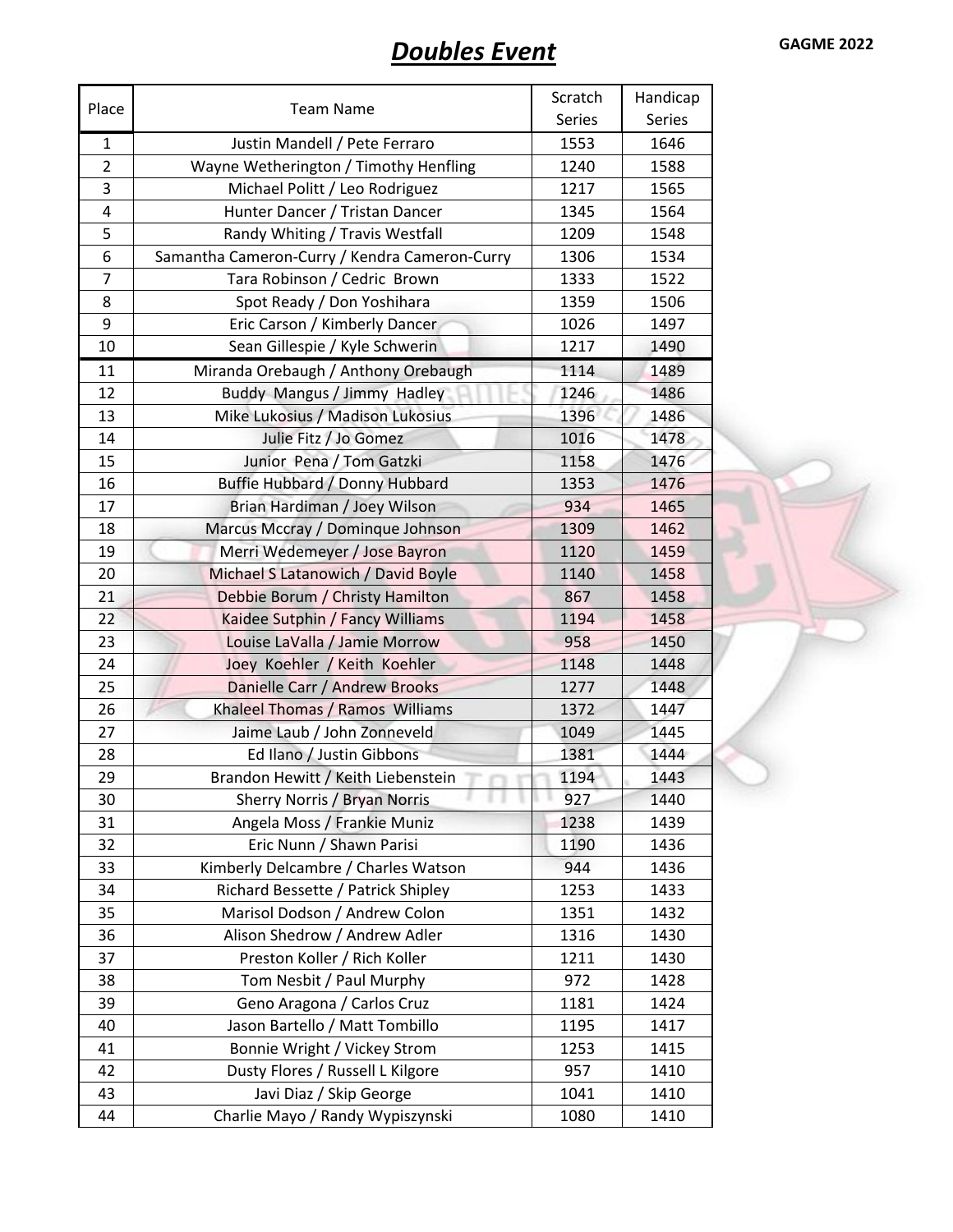| 45 | Deb Williams / Tonya Lynn                            | 934  | 1408 |
|----|------------------------------------------------------|------|------|
| 46 | Brooke Raimond / Larry Brande                        | 1240 | 1408 |
| 47 | Lili Moore / Niko Rivera                             | 1150 | 1405 |
| 48 | Roydboy Erskine / Jay Ingram                         | 884  | 1403 |
| 49 | Jeff Vandenberg / Daryl Russell                      | 1244 | 1397 |
| 50 | Dustin Hatfield / Jimmy Leathem                      | 1177 | 1396 |
| 51 | Pie Rivera / Michael O'Dell                          | 1144 | 1396 |
| 52 | Charlie Schwerin Jr / Chuck Schwerin                 | 1134 | 1395 |
| 53 | Wiggly Tuff Suttmeier / Juggly Puff Miller-Suttmeier | 1147 | 1393 |
| 54 | Sam Hurley / Scott Hurley                            | 1065 | 1386 |
| 55 | Ollie Garcia / Ken Sutton                            | 1085 | 1382 |
| 56 | Gabriel Him / Garrett Simmons                        | 1265 | 1382 |
| 57 | Tommy Guy / James MacDonald                          | 1181 | 1382 |
| 58 | Heather Williams / Kristy Bailey                     | 1167 | 1380 |
| 59 | Kristen Morin / Kim Kennington                       | 904  | 1375 |
| 60 | Steven Lazarus / Tom Perhai                          | 924  | 1374 |
| 61 | Reynaldo Rodriguez / Tiago Silva                     | 1076 | 1373 |
| 62 | Mark Dancer / Timothy Locke                          | 1014 | 1371 |
| 63 | Tyre Mitchell / Dean Sirulnik                        | 953  | 1370 |
| 64 | Eddie Reed / Barbie Alford                           | 977  | 1367 |
| 65 | Joey Fierro / Cody Early                             | 1195 | 1360 |
| 66 | Dan Koehler / Sean Crosby                            | 1260 | 1353 |
| 67 | Melissa Riccardi / Sean Riccardi                     | 1274 | 1352 |
| 68 | Tim Henderson / Chris Felts                          | 1125 | 1350 |
| 69 | Cigar Pxrn rob Young / Lee Glasco                    | 1014 | 1347 |
| 70 | Jennifer Serowchak / Michelle Serowchak              | 1040 | 1346 |
| 71 | Alyssa Ferraro / Jason West                          | 1182 | 1344 |
| 72 | Mark Davis / Frank Mazzone                           | 897  | 1341 |
| 73 | Peter Hernandez / Jennifer Hernandez                 | 1208 | 1340 |
| 74 | Madison Beck / Sean Connolly                         | 1211 | 1331 |
| 75 | Terry Pixler Jr / Douglas Schalk                     | 1141 | 1330 |
| 76 | Larry Stephens / Greg Blankenship                    | 1157 | 1328 |
| 77 | Johnson Chan / Bill Garneau                          | 1007 | 1325 |
| 78 | Ryan Koehler / Shane Briggs                          | 1144 | 1321 |
| 79 | Jeff Roberson / Anthony Oliver                       | 1185 | 1317 |
| 80 | Jay Flores / Rusty Marquez                           | 1204 | 1315 |
| 81 | Jason Hansen / Ellyse Brent                          | 1121 | 1313 |
| 82 | William Meyer / Latanya Thompson                     | 1057 | 1303 |
| 83 | Allison Danielsen / Jason Goldstein                  | 1113 | 1302 |
| 84 | Mike Sklarz / David Dewitt                           | 1127 | 1301 |
| 85 | Julie Koehler / Mike Martin III                      | 969  | 1296 |
| 86 | Justin Saile / Austin Saile                          | 1151 | 1295 |
| 87 | Big O Lopez / Dan the Nan Jones                      | 1081 | 1288 |
| 88 | Jennifer Parisi / Tina Gannon                        | 1093 | 1285 |
| 89 | Michelle Leathem / Gregory Walters                   | 945  | 1278 |
| 90 | Debra Purifoy / Rob Lyon                             | 993  | 1275 |
| 91 | Brian Wald / Courtney Dornheim                       | 962  | 1268 |